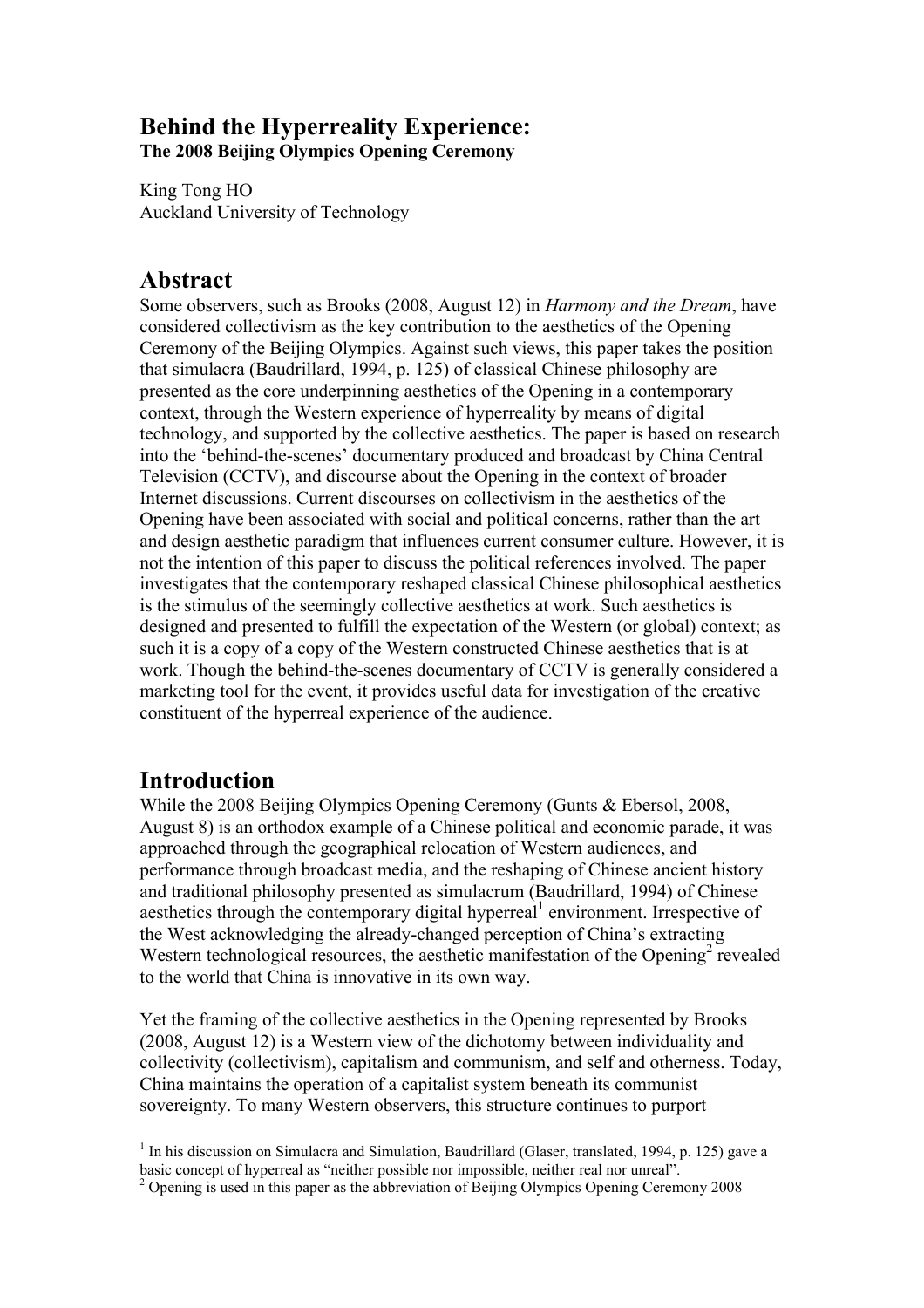collectivity. Yet in my view, it is the constant repositioning between the two systems that takes effect and functions; there is no absolute individuality and collectivity, or self and otherness; there is instead a constantly re-translating, reshaping, and reformulating of the dichotomised. In another words, constantly lingering in between the dichotomised for achieving temporal resolutions for the here and now would be a more pertinent proposition to describe the current Chinese approach.

This paper is in large part of the discourse that responses to the Opening, with consideration towards how the ceremony might be understood within a larger framework of hyperreal public spectacles. My proposition is that collectivism has been the underpinning design strategy of Olympic opening ceremonies since the 1930s. This paper, which is situated in the art and design paradigm, suggests that immense presentation of simulacra of classical Chinese aesthetics through the medium of digital technology to create an environment of hyperreality is the key stimulus to the success of the Opening. Researching into and reviewing the series of behind-the-scenes documentaries (Zhu, 2008) produced and broadcast by China Central Television (CCTV) and the discourses about the Opening in a broader context of Internet discussion will form the research basis of the paper.

#### **Overview of CCTV's Behind-the-Scenes Documentaries**

CCTV produced a series of behind-the-scenes documentaries (Zhu, 2008) of the Opening that were screened during and after the Olympic Games. This is one of the contemporary marketing and branding approaches of an event. The content includes extensive interviews with the creative team behind the Opening, which was led by Zhang Yimou. The themes of the Opening as described by Zhang<sup>3</sup> were: romantic and dreamlike; digital technology presented as poetry and art (painting); Eastern sense and emotion presented through high-end technology (through integration of Eastern sense and emotion with high-end technology). The project had undergone three years of creative development including over two thousand meetings. The main creative strategy was arrived at through a method known as *survival by compromise*, a rigorous process of evaluating and eliminating ideas until consensus is achieved. The team took its inspiration from everyday life; a direct translation from the Chinese is "the daily mundane"<sup>4</sup>. In the interview, Zhang explains that the overarching schematic structure consisted of two major parts: the historical (unfolding of the scroll) and the contemporary (the scroll continuing to unfold, extending to become rivers) China. The main approaches were: refusing to use the semiotic signs that are familiar to the West; integrating the most ancient aesthetics with the newest technology; and being highly dependent on technology that is of high risk – the LED screen consisted of 20 million light-emitting diodes, added to which was the complexity of controlling the software and hardware (Zhu, 2008).

This paper is divided into three main parts. Firstly, I discuss the different views on collectivity and individuality between the Chinese and the West generated about the Opening. Secondly, I develop my view that creating hyperreality was the key success of the Opening in engaging the audience, and thirdly, I suggest that simulacra of

3  $3$  I have interpreted and translated his ideas from Chinese.

<sup>&</sup>lt;sup>4</sup> As examples: The gradual lifting of the Olympic logo (a mandatory scenario) was inspired by the peeling-off of a protective membrane; and the lighting of the Olympic frame was inspired by the peeling of an apple.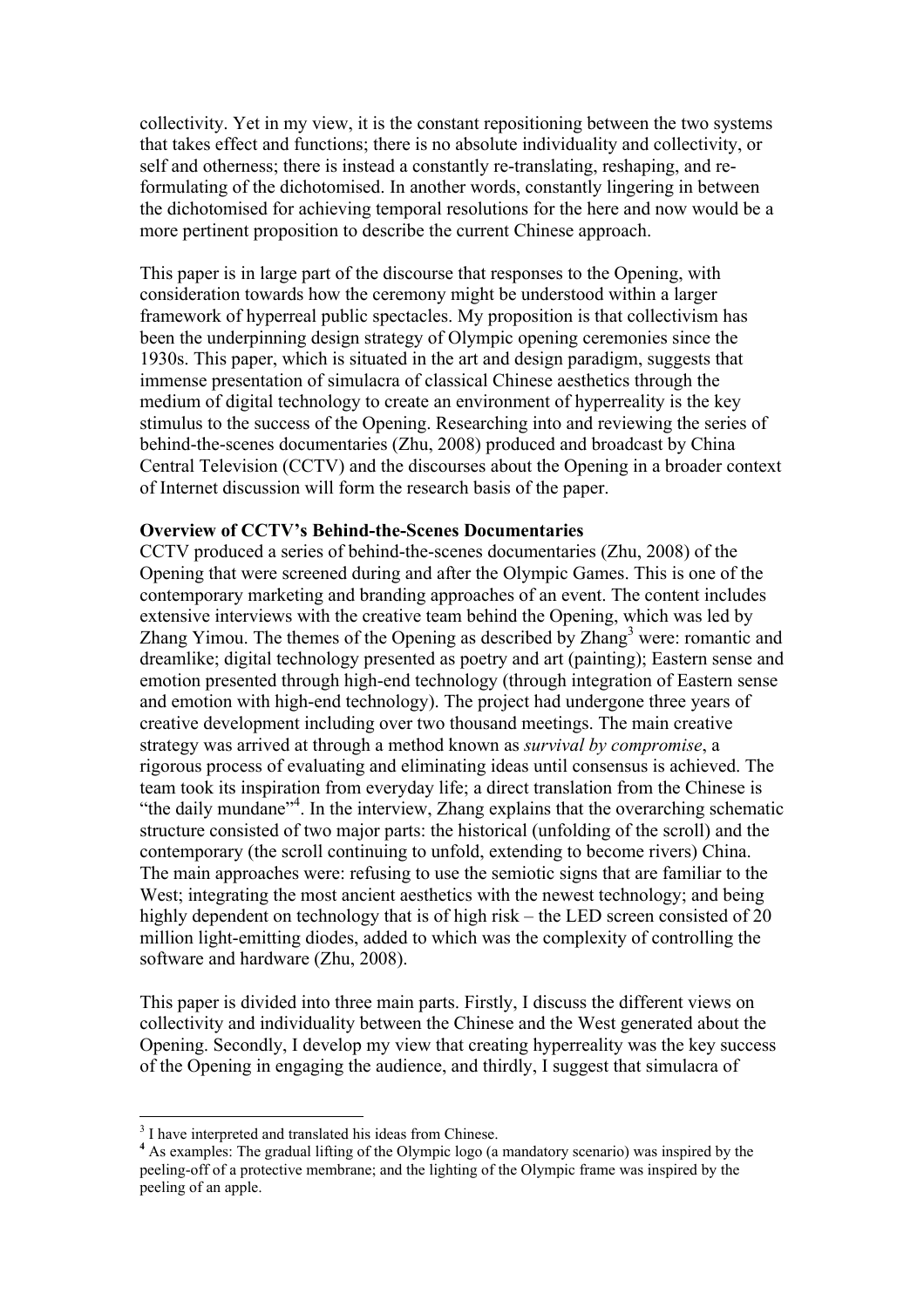contemporarily reshaped Chinese philosophy is the underpinning aesthetics employed to manifest the *One World, One Dream* theme of the Opening.

# **Collectivism or Individualism**

Brooks (2008, August 12), commenting on the Opening, suggests that it showed that "People in collective societies tend to value harmony and duty. They tend to underestimate their own skills and are more self-effacing when describing their contributions to group efforts" (para. 6). He describes the success of achieving harmony as a collective effort manifested through the aesthetics of mass conformity, suggesting that through the Opening, "a new sort of global conversation develops" (ibid., para. 9) between collectivist and individualistic societies. He takes a social and political view, demarcating collectivism and individualism.

Among the Internet bloggers who picked up on this, kevindonovan (2008, August 13) argues against Brooks' idea that the current economic success of China is the consequence of the Chinese embracing capitalism while maintaining a collectivist spirit; in other words, *collectivist capitalism*. He suggests that it is driven by selfinterest and is individualistic.

In another response to Brooks's article, Appleyard (2008, August 12) asserts that "Seeing China as solely collectivist and America as nothing but individualist is an illusion...differences between nations can seldom be reduced to a simple duality".<sup>5</sup>

Morris and Peng's (as cited in Bianxiangbiangiao, 2008, August 14, para. 6) view acknowledges the different Eastern worldview of an individual's connection to the collective society: "the Western view on the social world [is] analytical, with each element (individual) viewed as discrete and operating separately, while the East Asian cultures view the social world holistically, with the discrete factors mutually constraining and influencing each others' movements"(ibid.).

It is no surprise either that the lip-syncing of the children Lin and Yang in the Opening stirred up criticism from the West on the issue of autonomy and independent personality, or that the defence of the Opening's music director Chen Qigang reported in the China Daily Post (as cited in Fool's Mountain, 2008, para.  $11)^6$  has been viewed as favouring collective thought (that of society) over individuality (that of Lin and Yang).

However, investigating Morris and Peng's (as cited in Bianxiangbianqiao, 2008, August 14, para. 6) view that "The East Asian cultures tend to view the individual as passively responding to environmental constraints, pressures and inducements,

5  $<sup>5</sup>$  Appleyard (2008, August 12): "There's a strange and ambivalent column in the New York Times by</sup> David Brooks about collectivism versus individualism, ... To a large extent, these are matters of rhetoric. … Brooks rightly says that the rise of China is cultural. But he means it is not just economic. I think it is only cultural and culture can only be felt".

**<sup>6</sup>** In the interview, Chen Qigang said: "I think the viewers should be able to understand that, in the national interest, for the perception of the country, …We made a decision, which I think was fair to both Lin and Yang. We felt the coupling of a perfect voice with the best appearance produced the most optimal result".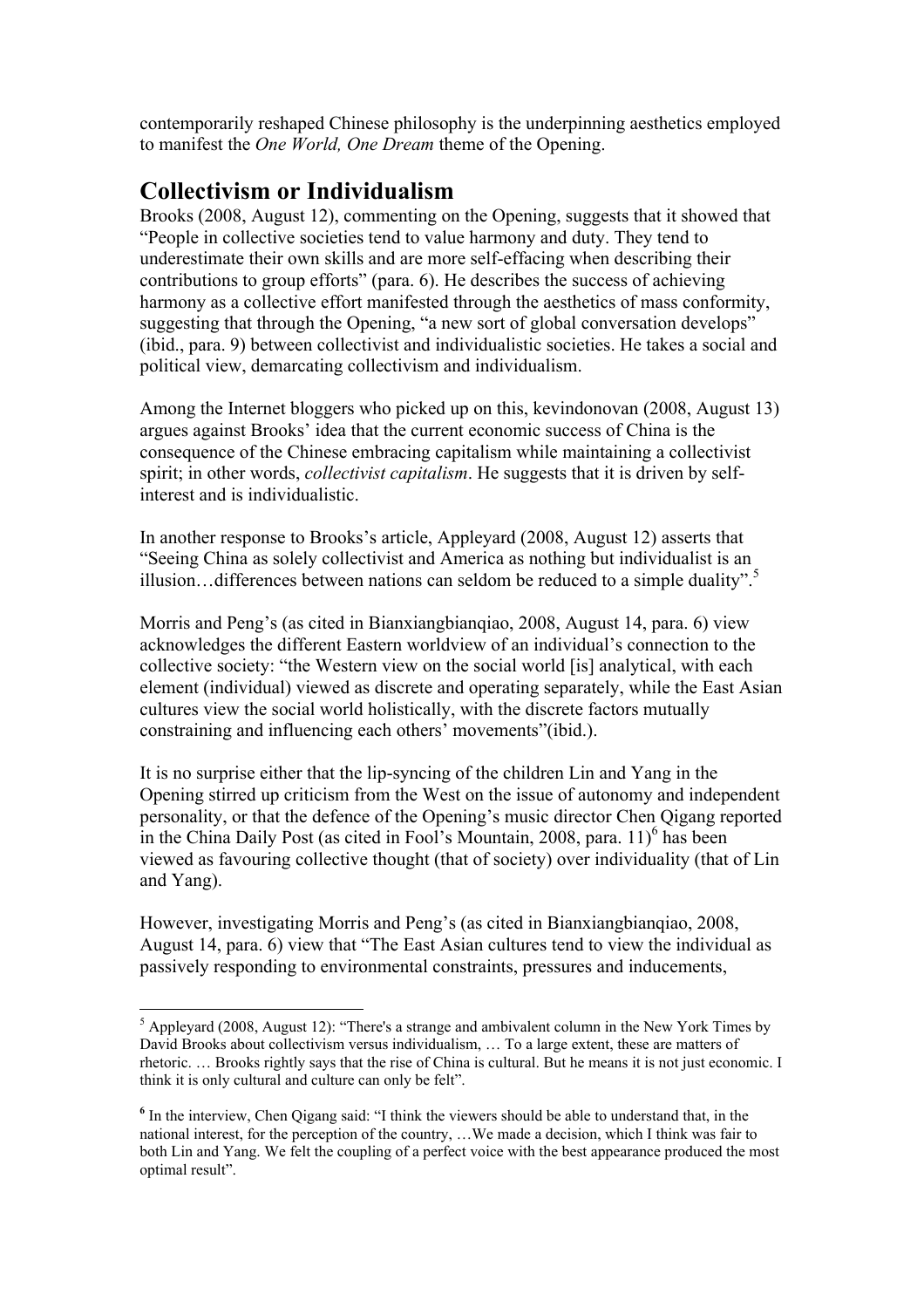directed by exigencies and obligations" would justify the lip-syncing decision as the pursuit of collective perfection.

MutantJedi (2008, August 14) also argues that American individualism is something of a myth (para. 2), as is Chinese collectivism, and that collectivism doesn't seem to fit well with the idea of the Harmonious Society<sup>7</sup>. His view is that

While collectivism may have been dominant until Mao's death, it is not a fundamental characteristic of Chinese culture. The group is important but what is more important is the individual's relationship within the various layers/members of the group. 孙悟空**8** [Sun Wukong] is a fascinating Chinese character that cannot be stuffed into a box of Collectivism. Yet, he is a character in various contexts with various relationships with the society around him (ibid., para.10).

He concludes that a group of people (Chinese) can be highly collectivistic but possess different behaviour patterns at the same time, and that on the other hand a group (American) can be highly individualistic but look to each other to determine what the appropriate action is.

Zhang Quanyi (2008, August 28) acknowledges Geert Hofstede's position on individualistic and collectivist cultures; that is, a collectivist culture stresses the collective interest and downplays personal preferences and interests; he goes on to point out that the individual is intimately linked with social norms valued by the majority.

Jia and Jia (2008) see the Opening from a Western-centred perspective, which is that on the one hand, the values of individualism were brought into play, while on the other hand, making a nationwide effort was a collective success. This offers a winwin development of the two opposing (individualistic and collectivistic) ideologies or identities. They disregard the in-flux state of contemporary Chinese ideology.

Only referencing the 'collectively constructed' visual aesthetics, Brooke's hypothetical view is questionable if not spurious. It is also tenable to say that the dichotomy of individualism and collectivism is invoked by some authors like Brooke, in both China and 'the West', to oppose these societies to each other. Yet Brooke's deposition stirred up responsive discourses. Viewing the Opening from such dichotomy is a negotiation with China's capitalist approach beneath its communist system, while irrelevant in context<sup>9</sup>, it does reflect in part the present perception that

<sup>7</sup> MutantJedi (ibid.): "As much as Americans enjoy the story of the Individual, it is a society that doesn't really like things to be outside of expectations ...[and by the same token] The Chinese are not really the drones that the government nor [sic] the West seem to want to believe in. … if you consider that Harmonious Society has more to do with the individual's context in society, how he and the group relate, then walking through busy, noisy, chaotic streets suddenly seem more in tune with harmony".

**<sup>8</sup>** Sun Wukong [孙悟空], known in the West as the Monkey King, is the main character in the classical Chinese epic novel *Journey to the West* by Wu Cheng En [吴承恩] around 1590.

<sup>&</sup>lt;sup>9</sup> China was working in partnership with the Olympics Organisation on the Opening. While China might have taken a primary role on the design, there are disciplinary guidelines to follow. And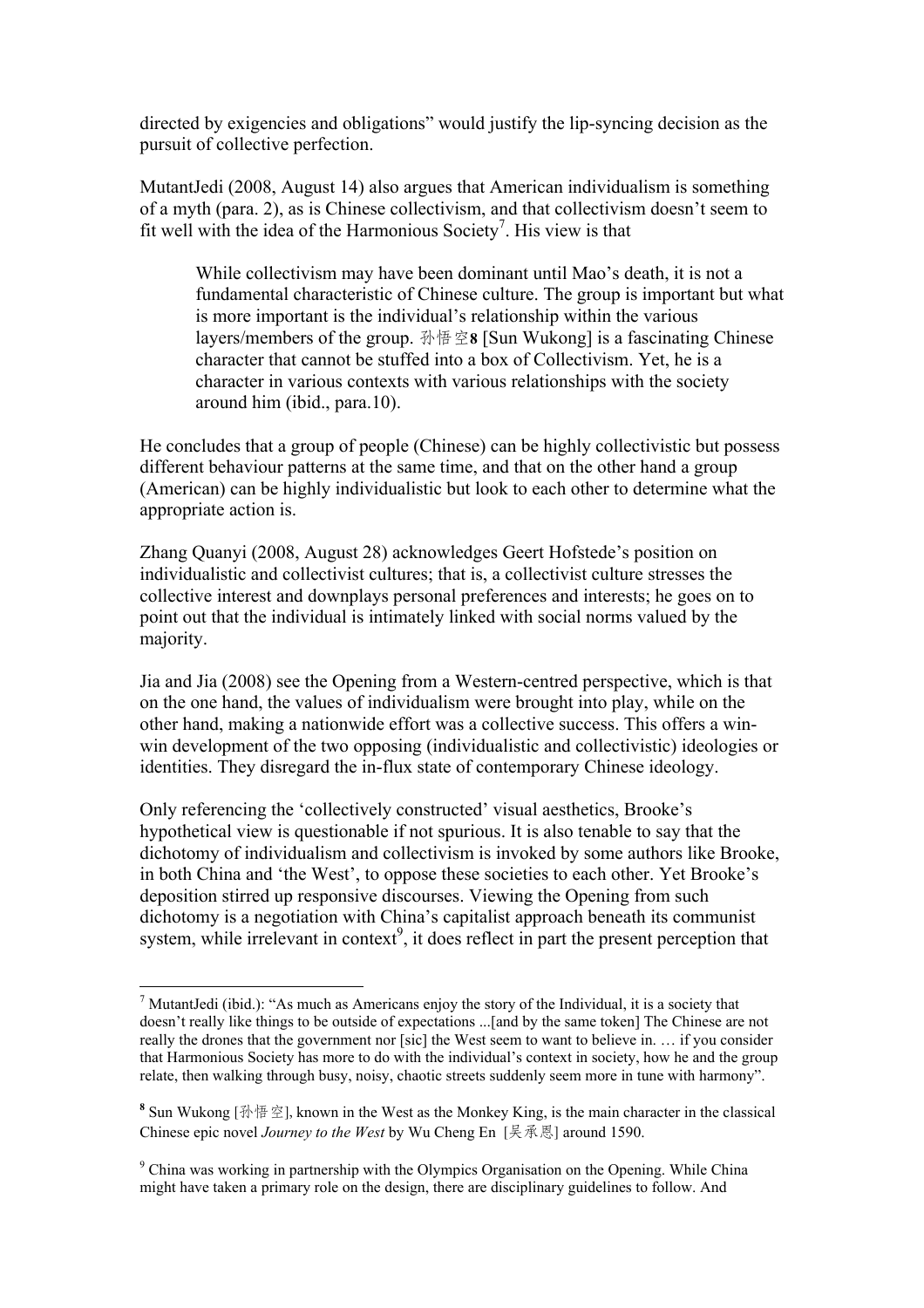is informed through the visual 'collective' aesthetics of the Opening. To an extent, this is a false dichotomy that does represent certain judgements that some people cling to. Admittedly, this false dichotomy is influential if not powerful.

While the dialectic discussion of the Opening revolved around a collective aesthetics, I would suggest that contemporary discourses of collectivism and individualism are constantly undergoing negotiation in different cultural contexts in the here and now. This fluid and dynamic nature has unsettled current cultural beliefs in different cultural contexts. The opening-up of Chinese territory through contemporary technology creates a virtual environment. Such environment is a carrier to present Chinese historical contents and the re-formulated classical aesthetics that are seemingly unfamiliar to audiences. As a consequence, the Opening creates tension to provide a novel experience in which the audiences' state of mind is temporarily relocated to immerse in a hyperreal environment.

# **The Aesthetics and Identity of Hyperreality**

## **Hyperreality in Play**

In this section, I establish a position that it is the hyperreal identity of *One World, One Dream* created by technology through simulacra (Baudrillard, 1994) of Chinese aesthetics that took a central role in the success of the Opening. Through giving practical examples from the Opening, I argue that creating hyperreality through digital technology was the main creative goal that made Chinese culture and aesthetics more accessible to the world. In turn, it temporarily opened up the Chinese territory to the world.

The concept of hyperreality has been extensively discussed by contemporary scholars. In this paper, I mainly refer to the ideas by Robert Goldman, Stephen Papson, Marita Sturken and Lisa Cartwright, and John Tiffin and Nobuyoshi Terashima, the latter being extensions of Jean Baudrillard's, that primarily refers to the kind of reality that emerges from producing simulacra of simulacra. This was in play in the Opening; copies of copies of Chinese culture with no real original were displayed enormously, engaging the audiences in a virtual journey to encounter Chinese history.

I take Tiffin and Terashima's (2001) position that "Hyperreality creates virtual reality to be an experience in the physical reality, so that virtual reality and physical reality interact with one another. Virtual reality provides virtual worlds that seem more 'convincing' to those who experience it. However, hyperreality, provides 'HyperWorlds' that blurs the line between what is 'real' and what is 'virtual' and make it appear 'natural'" (p. 31). To consolidate this position, in my view hyperreality has the quality of portraying a belief that does not exist in reality, and an effect on us of believing something that we know does not exist.

Goldman and Papson (1994) suggest that "Hyperreal encoding points to efforts to connote a sense of unmediated reality, but always via a coding system that is mediated" (p. 31) and "littered with ambiguous dangling signifiers, so viewers must

Olympics Organisation operates under a capitalist system, as such that the collaborative output of the Opening was not merely managed under the communist system.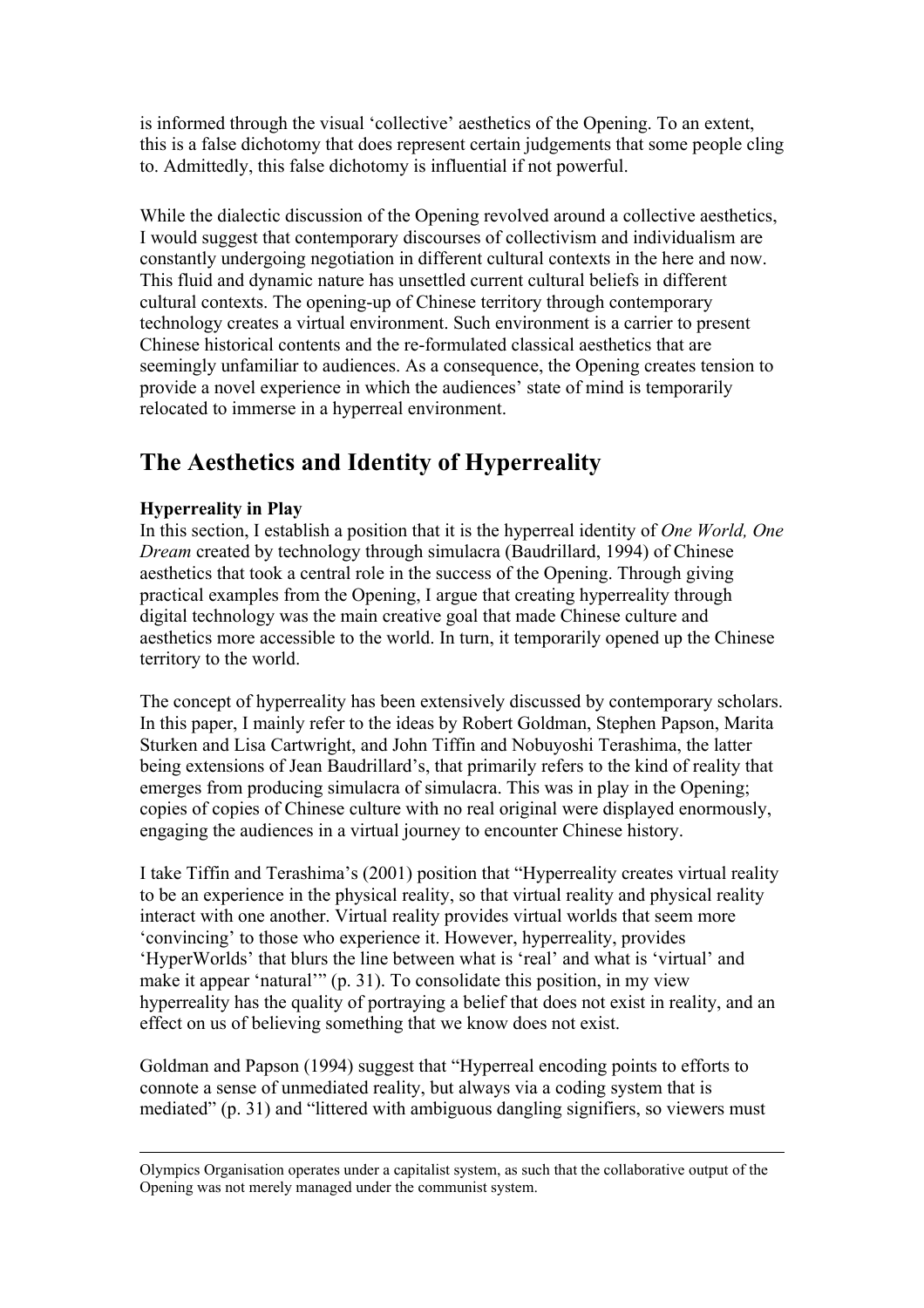supply a narrative based on their knowledge of the connotative and denotative associations of a signifier" (p. 34). To be activated, hyperreality also "rel[ies] on the 'realism' of hypersignifiers seek[ing] to convey an existential quality by emphasizing its gestural significance rather than its form … hypersignifier-based ads offer instead to give you back a sign of yourself as you are"; and most importantly, "Hypersignifiers may be organized to deny the fiction of reproducibility, but they actually reproduce that condition" (p. 36). Goldman and Papson (ibid.) also claim (using TV codes and TV texts as media in their discussion) that "media intertextuality" is a constant process of re-mythologising, and is pervasive. Intertextuality relies on the self-referentiality of the viewers to abstract and generalise from specific texts and other media, and is extended through reflexivity (pp. 36-39).

Sturken and Cartwright (2001) suggest that in contemporary consumer culture, selfidentity represents the identity of an individual and a group (p. 193); extending to "Stuart Ewen's 'commodity self'" (p.196) that is constructed through connecting to commodity. In turn, such behaviour, or *commodity fetishism* (p. 200) adds new meanings to mystify the object (commodity). Commodity fetishism operates through *reification*, a process by which abstract ideas are assumed to be real and concrete (p. 201).

Another key essence of consumer culture was in play in the Opening. This is the denial of difference, which encourages conformist behaviour through the act of consumption (ibid., p. 221). Entwining memories with reality, the constant reoccurrence of a mass collective display of activities manifested in ebullient kinetic forms created vast scenes of hyperreality. In this sense, the mediated codes (Goldman and Papson, 1994) of collective aesthetics had become a key essence of contemporary consumer culture to connote a sense of unmediated reality (ibid.). While watching the Opening, individual self consumed copies and copies (Baudrillard, 1994) of commodity and becoming a commodity self (Ewen, 2001). The line of virtual and real was blurred to becoming natural (Tiffin and Terashima, 2001), thus constituted a hyperworld. In a way, collective aesthetics and identity are nourishing substances to create a hypereal environment.

#### **Hyperreal Aesthetics: Human Interaction with Technology**

It is significant that the Opening placed a high demand on human interaction with technology. Relying heavily on technology with the 147m by 22m LED screen, one of the largest in the world, was of high risk; and while Zhang Yimou claimed that such an approach - of unpredictability - had never played such a central role in a grand opening, he also expressed his uneasiness at such an approach (Zhu, 2008). Man in control of technology, or the other way round? Zhang's view on unpredictability would be on the insecurity to control the performing outcomes that are due to: the design complexity of technological set up; the real time collaboration between the performers and technologies (which are controlled by humans); and the subsequent manifestation of virtual illusion. Simply put, differing from filming a movie that allows post-editing, there is no tolerance on the malfunction for the real life performance. Irrespective of the claimed unpredictability by Zhang, human interaction with technology creates a spatial depth of 'in-between' classical cultural beliefs and the contemporary interpretation of it, man-made (constructed) and natural phenomena, traditional aesthetics and the technological representation of it, and twodimensional and three-dimensional interplay of media. Such spatial depth is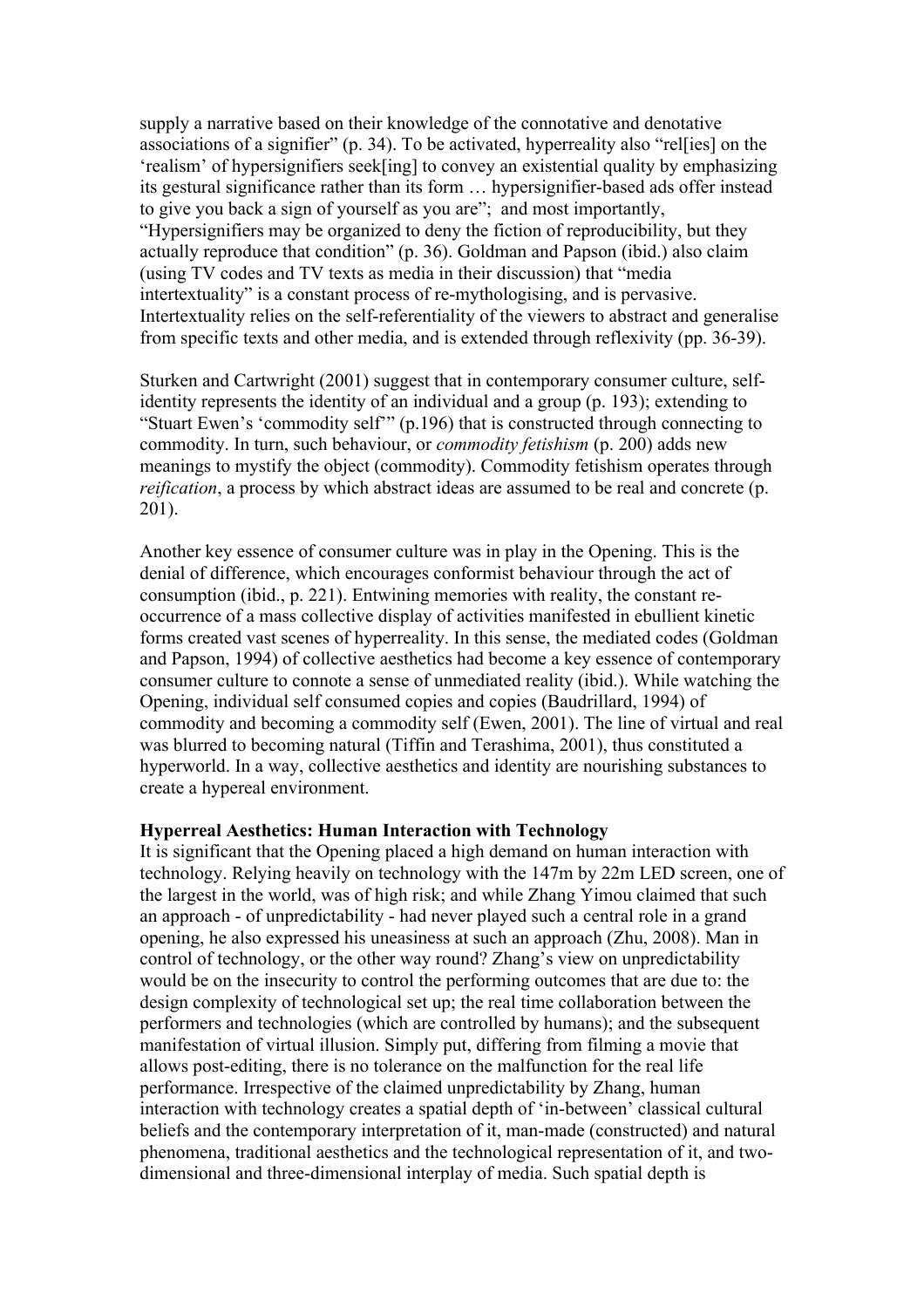vulnerable and contrives evoking feeling of human's ability to control technological advancement, thus empowering the hyperreality of *One World, One Dream*.

### **Criticism**

Criticism among the Internet discussion reactions to the Opening came from various sources, including comments on the Strong Nation forum, reported in China Times via DWnews (as cited in EastSouthWestNorth, n.d.)<sup>10</sup> to the effect that it was boring, disappointing, empty and vacuous; from Song Shinan, posted on bullog.cn (as cited in EastSouthWestNorth, n.d.) about the empty and spiritless 'bigness' aesthetics; $^{11}$  and from Liu Hongbo (as cited in China Digital Times, 2008, para.1) about the lack of personality at the expense of grand beauty, and the resulting spread of this undesirable aesthetics nationally. Zhu Dake's (as cited in China Digital Times, 2008, August para. 10-11) point was that Zhang's "aesthetic pursuit" of mass games is a form of fascist aesthetics. Cui Weiping (as cited in China Digital Times, 2008, para.12-14), professor at Beijing Academy of Film, has previously highlighted aspects of fascist aesthetics with reference to Susan Sontag's analysis of the Nazi filmmaker Leni Riefenstahl's cinematic portrayal of mountains; mountains that "lured an individual human being to reach some place beyond his life, either to devote himself to an organization of his compatriots or to death", going on to say: "Sontag's analysis could also be applied to [Zhang's] film Hero, in which mountains and rivers were depicted in similar ways as in Riefenstahl's films" (ibid.).

However, it would be arbitrary to suggest without in-depth investigation that the Opening was another representation of Zhang's signature collective aesthetics, such as his recently produced commercial film, *Curse of the Golden Flower* (2006) as an example. Zhang's commercial films have always been contrived; manifested through precise control without any obvious fault or flaw. The collective visual elements of mass numbers of humans or objects that do not involve a high risk of losing control have always been an imperative and substantial part of a grand performance. Zhang is an expert player in this context; having learnt self-control from his commercial film directing which is indebted to the Western ideology, he manages any magnificent scene of collectivism with ease. However, do these collective visual scenes play a central role throughout the whole performance? Or are collective scenes essential in a grand performance?

If mass performance (or totalitarian display) has traditionally been the visual essence of Olympic Opening Ceremonies since the 1930s, the question is, what would be the interpretative difference between those Openings directed and performed in collective and those in individualistic systems?

**<sup>10</sup>** Following the visit by Chairman Hu Jintao, the Strong Nation forum under People's Net has become … the "official forum." Most people who visit that forum tend to be supportive of the government. But even at the Strong Nation forum, the number of detractors [of the Opening] exceeded the number of supporters by a  $\overline{lot}$ " (para. 2)

<sup>&</sup>lt;sup>11</sup> Song's witty diatribe includes the following: "We all know that Zhang Yimou likes 'bigness.' In *Hero,* we saw that he liked the 'big unity'. In *Curse of the Golden Flower*, we saw that he liked 'girls with big tits.' In the Olympics opening ceremony, we saw that he liked 'big scenes'. Regrettably, these big scenes were empty and spiritless. This is like a mouth with a tongue cut off -- – it does not matter how wide the mouth is opened because you can only hear some unclear moaning sounds"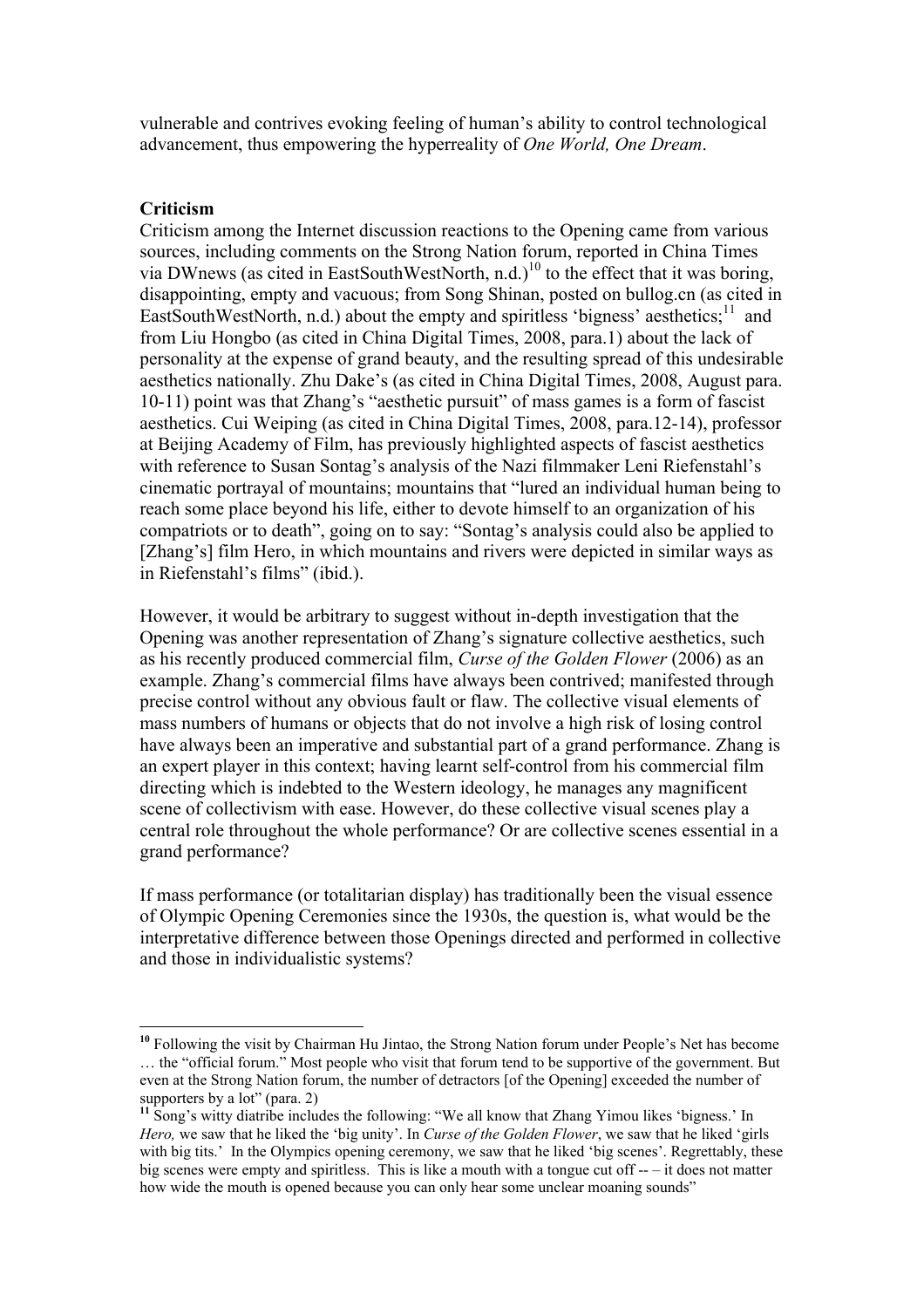One would usually associate collective aesthetics (or totalitarian display) with fascist aesthetics. This is significant in the case of Riefenstahl's Olympics films that were commissioned by the Nazi government instead of the Olympic committee (Sontag, 1975, p. 2). However, it is fair to say that while totalitarian display (cross reference Carr's discussion, p. 9) is one of the visual symbols of fascist aesthetics, it is also commonly applied to the past Olympic Openings (and other types of performance) to construct grand and sublime scenes instead. Taking Zhang's totalitarian displays (cross reference, p. 7) in his commercial films as an example, they are much influenced by the Hollywood movies instead.

I would also like to point out a key differing approach between totalitarian display of collective aesthetics with that of fascist. Conformity in the role between every performance members takes a more central role in fascist aesthetics, while in collective aesthetics, each member might take a different role to coordinate with the others to achieve a conformed unity. For example, in the show of Movable-Type Print of the Opening, each human member took a different role to present different actions and together they formed a collective unity. The collective scene of Taiji with mass performers of conformity in their movements works towards the fascist aesthetics. In other words, the ultimate goal of fascist aesthetics tends towards portraying an all-inone unity amongst members of the community, while in collective aesthetics, members may have different role to serve in order to portray a united goal.

Irrespective of whether fascist aesthetics had strong influence towards the Opening, collective mass display of humans interacting with technology was one of the integral visual strategies to create virtual effects. However, I would argue that the ultimate goal of mass display is to achieve scenes of sublimity, which is common in any type of performance. In this sense, the collective mass displays were massive copies of hypersignifiers to heighten the hyperreal effect.

## **The Unpredicted and Uncontrolled**

The visual manifestation of the Beijing Opening in real time was risky and highly unpredictable: the LED screen as the main 'performer'; the complexity of transforming creativity to performance; the lighting of the Olympic flame; the antigravity scenes; the firework and the lighting effects and so on. These required sophisticated collaborations between all participating members. The level of unpredictability and uncontrolledness were beyond expectation. The unexpected is what pushed the hyperreality effect to the extreme.

## **Digital LED Screen as a Performer**

The digital LED screen, formed by a mass number of diodes, played a central role in displaying the grand scenes. Each diode as a digital cell of the LED screen (as a digital canvas) forms a collective unity, and each of them took a unique role in every moment of the performance. In parallel, mass human performers played a similar role, interacting with the digital cells, forming an extended canvas. The collaboration of diode and human was integral to support the creation of the magnificent scenes: for example, the white gull performers interacting with the digital scene and becoming digital cells; the unfolding of the scroll, achieved through digital technology and human interactions with it; the making of paper, the dancing painters with moving clouds on the paper (digital), the classic piano solo, the formation of the painted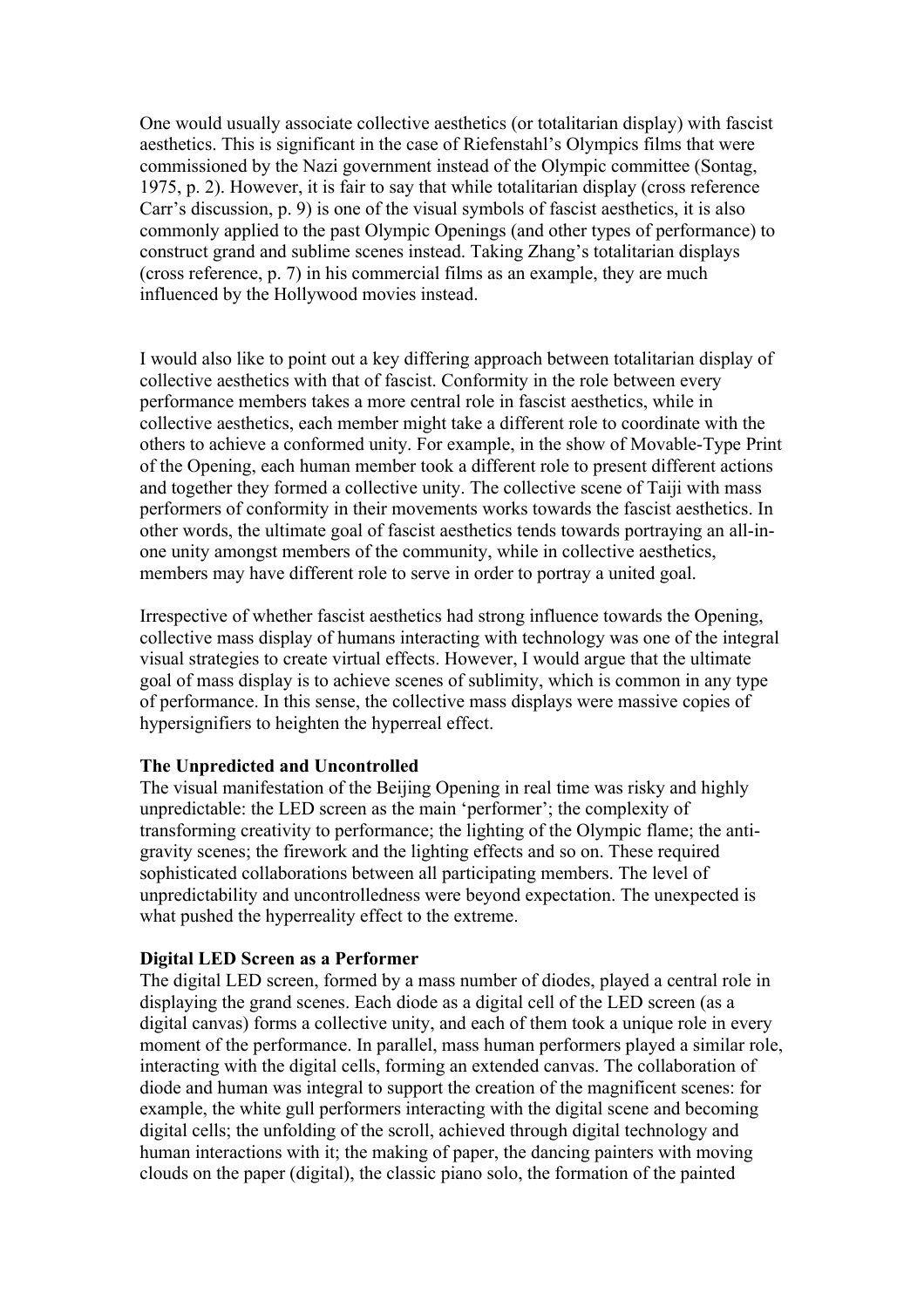mountain and the raising/rise of the ink painting; the digital book interacting with the disciples and dissolving into the invention of printing.

The incessant formation of these grand scenes, common in military performance, constituted Brooks' (and others') idea of a collective aesthetics. However, when the movement and collaboration of the human mass performers is put under close scrutiny, it is evident they did not achieve military precision; often they were imperfect and incomplete<sup>12</sup>. This signified their supporting role in the Opening. Adam Carr (2008, August  $11$ )<sup>13</sup> notes that traditionally the aesthetics of the Olympic Opening follows the massed athletic performers invented by the USSR, based on the principle of submergence of the individual in the mass, being "the basic principle of totalitarian display" (Msg 12). In this sense, Zhang took the principle of Olympic aesthetics further; through technology to a hyperreality aesthetics.

### **The Hyperreal Identity**

It is my view that shifting the audience's identity unintentionally between that of audience and performer is one of the key essences to the success of the Opening. This crossing over of identity was adeptly manoeuvred during the performance. This was a show that constantly invited and encouraged the audience to participate; not simply watching, but engaging with the same experience of the performers as insiders: for example, the solo young woman Taiji player crossing over the collective mass of players who stimulated the audience to participate in a virtual sense into a state of self-performing; the 2008 portraits from all nations; Li Ning lighting the flame, and so on. These scenes were interweaved with scenes that distanced the audience, and control was regained through amusing the audience. For example, the audience only watched as outsiders, and enjoyed, during Sarah Brightman and Liu Huan singing the official Olympic song *Me and You*, the Beijng Opera, and the piano solo. Through these moments of cross-over identity, the audience was guided to establish the gradual sedimentation (Li, 2005, p. 159) of poetic experience, and a hyperreal identity emerged, thus engaging everyone in a self-negotiating and self-adjusting state of a collective *One World, One Dream* harmony. At these moments, each individual audience member became part of the collective wholeness of the Opening, no longer wanting to dwell on the abiding differences; this way harmony was achieved.

Brightman & Liu singing the Olympic song *Me and You* is a model example of identity drifting. While their singing had distanced the audience to enjoy the show in the traditional (audience vs performer) way, the collective scenes activated the hyperreal Me (China) with the liminal You (the audience), unfolding the private (China) and transforming it to become public (one world). The still-existing hierarchy

<sup>&</sup>lt;sup>12</sup> Ben (2008) spotted and posted images of seven mistakes of the Opening as follows: #1 Movable-Type Print – Moment of Truth, #2 The Girl On The Piano, #3 I See Dead Pixels, #4 Lighting of the Torch, #5 The Skewed Boat, #6 The Light Runners & #7 Flag Throwing.

<sup>&</sup>lt;sup>13</sup> Carr (ibid.): "It's worth noting that the basic structure of Olympic Games opening ceremonies - the torch relay, lighting the flame, etc etc, were invented by Goebbels for the 1936 Games, and have merely been elaborated on by subsequent games organisers. The tone of ponderous earnestness that characterises all these ceremonies is pure Goebbels (The only exception, if I may say so as an Australian, was the Sydney Games opening in 2000, which injected a bit of humour with lawnmowers etc.). But Goebbels himself was working from a template developed in the USSR under Stalin. Much of what we consider the "fascist aesthetic" is actually the "stalinist aesthetic" with the red flags removed".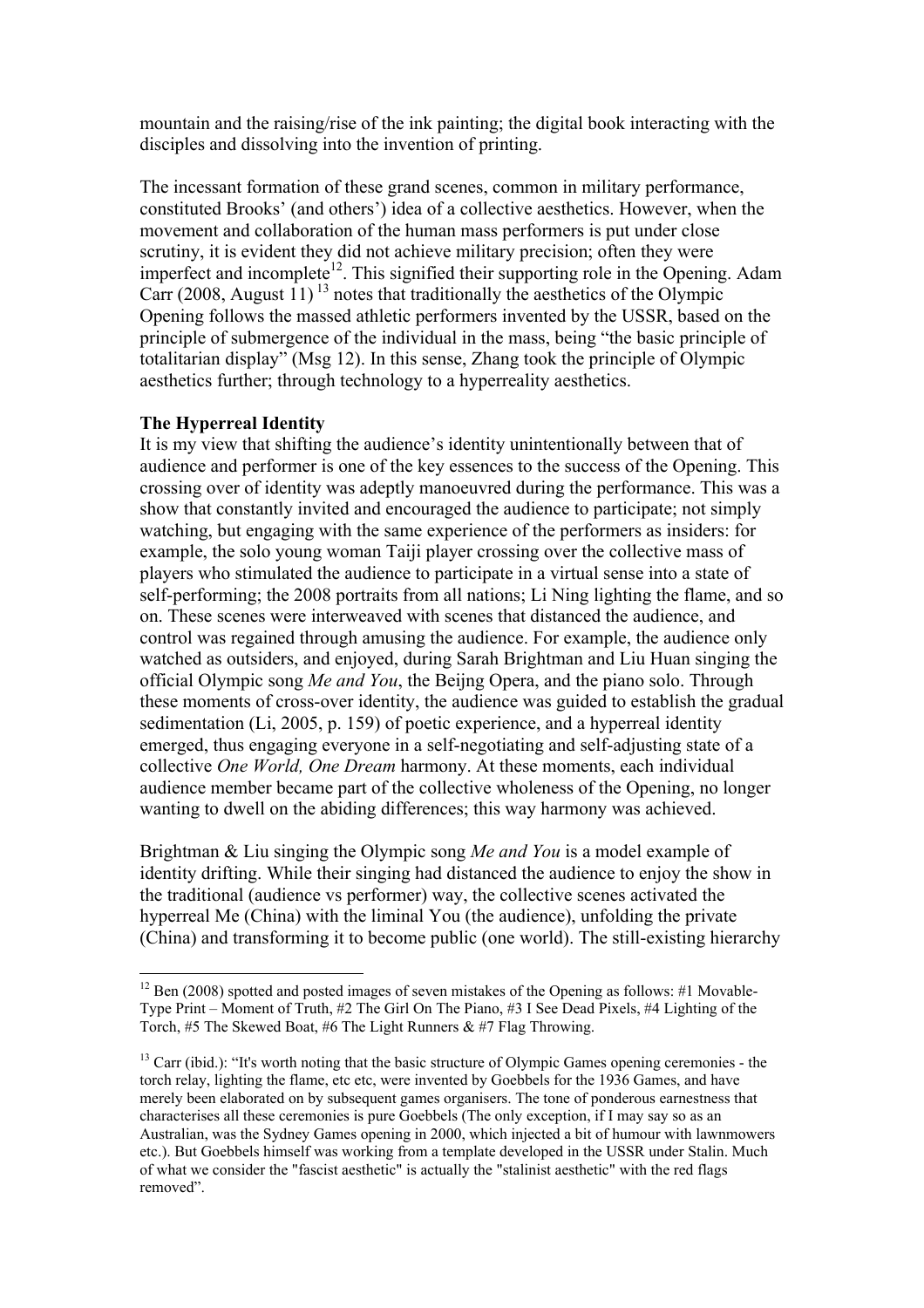of public & private seemed to be disappearing as China welcomed the world to Beijing, resonating with the Confucian "Friend come from afar, we are very happy", and transforming the territory of the Chinese nation to become one world. Employing the British singer Brightman<sup>14</sup> to sing (in the role of a host) with the Chinese Liu was a strategic decision made to help unfold the private China to become part of the public World.

### **Summary**

Hyperreality aesthetics and identity played central roles in the Opening. They were achieved through the interaction of human beings and technology. Mass aesthetics is a traditional principle of Olympic Openings, and while it was significant, it only played a supporting role in the Beijing Opening. It was often approached and manifested through the collaboration of individual performers playing different roles in the performance. The level of unpredictable risk in the cause of grandeur and dynamism was unprecedented, therefore stimulating reflexive response of the audience(s) to resonate with the hyperreal encodings of the Opening. These hyperreal codings, constructed mainly through the unfolding of the Chinese philosophical aesthetics, will be discussed in the following section. It was the main constituent of Zhang's success in inviting the audience along a fantasy journey to comprehending Chinese history.

## **Simulacra of Chinese Philosophy in Display**

In this chapter, my discussions and citations on classical Chinese philosophy are based on the discourses and retranslation by contemporary scholars and intellectuals; many of them are indebted to their reading and rendering through Western philosophical thoughts and categories. In this regard, my narration of these sources does not constitute an original examination of classical Chinese thoughts. It is indeed the simulacrum (or a copy) instead. Similarly, the Opening that offered a vision of Chinese thought and aesthetics is a copy of its own copy. This is in parallel with Zhang's ideas on the Opening; they were shaped by his own thoughts of rendering in the renowned Chinese aesthetics of his commercial films. His interpretation and renarrating of Chinese thinking in commercial films for a global context are partly shaped by and created for the global audience. In another words, the displayed Chinese aesthetics and thinking in the Opening were shaped by and created for the global audience. They are copies for fulfilling the expectation of the global audience (the already shaped copies). In addition, Zhang is much influenced by his cultural upbringing of Mao's revolutionary act towards classical Chinese culture. His view is thus a copy of it, made after it had been destroyed, and learnt by him in his adulthood. Therefore, my discussions in this chapter are simulacra of contemporary thoughts on Chinese philosophy.

Daoism, Confucianism and Buddhism have always been mainstream in Chinese philosophy and aesthetics, with different approaches in didacticism. Confucians yield to the *wen*  $[\dot{\chi}]$  and *li*  $[\dot{\chi}]$  to approach an orderly society; whilst Buddhists approach it through the concept of impermanence of life and Daoists advocate the relationship of man and nature. The ultimate goal is to attain a spiritual state of harmony between individuals, cultures and other myriad elements. Daoism's idea of the historical unity of Man and Heaven (Nature) *(tian ren he yi)*  $[ $\frac{1}{2}$   $\land$   $\frac{1}{2}$  has taken the central role in$ 

<sup>&</sup>lt;sup>14</sup> It was not until the last few weeks that the decision was made to invite Sarah Brightman and Liu Huan to replace the Chinese singing duo, who had been practicing for months.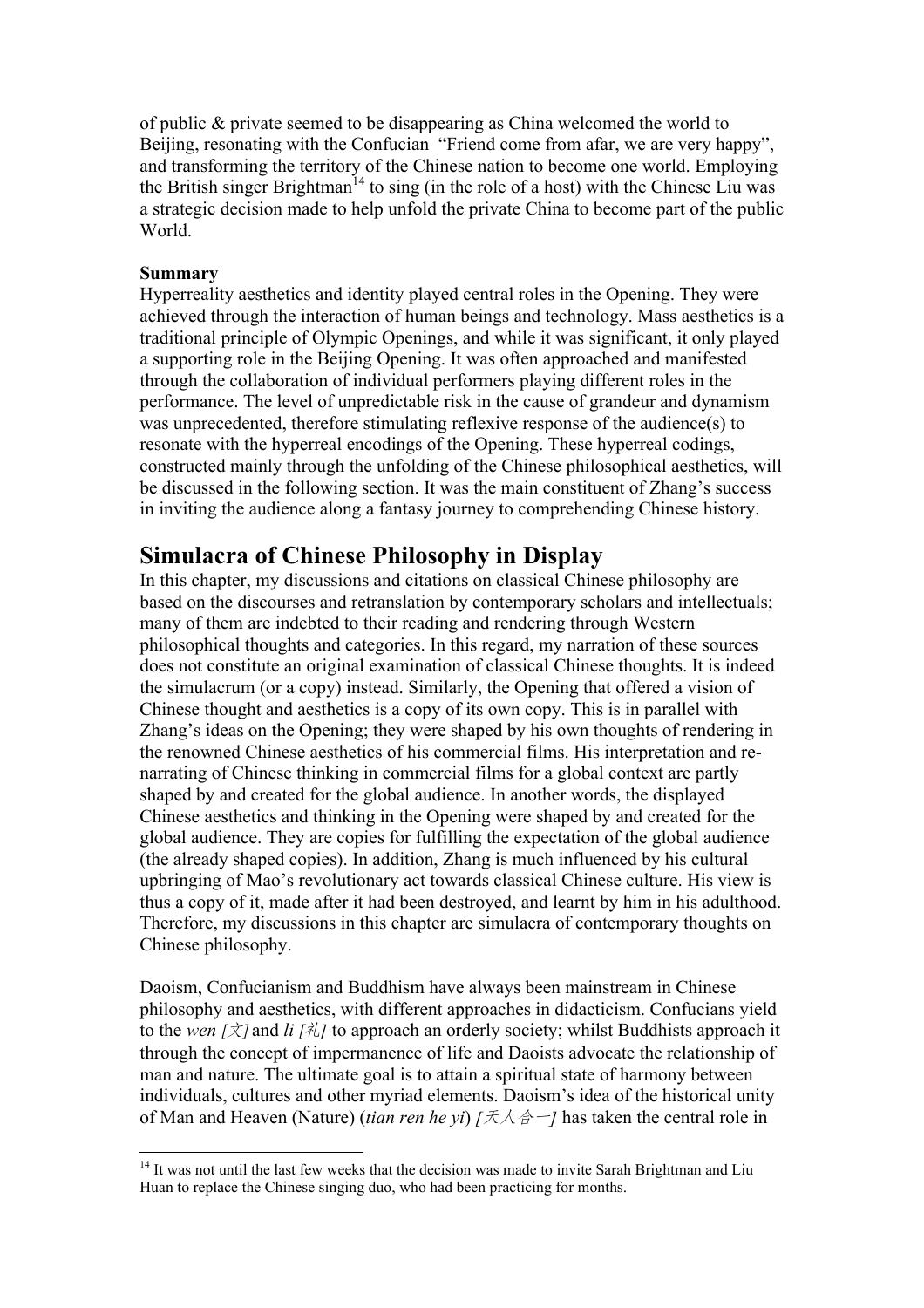art and aesthetics. Li's idea of the *humanisation of nature* and *naturalisation of humans* (2005, p. 163) provides a contemporary view for the Chinese classical philosophy of the unification of Man and Heaven to achieving harmony. "Art is nothing but the psychological homologue to our sensuous existence; it lies in our daily experience, our psychological-emotional construction" (ibid. p. 167). Contemporary philosophers have, according to Fang (2003) suggested that in the 21st century, the global trend of philosophical ideas is "harmony but no assimilation" (pp. 1-2).15 Xu (2001) comments that Sikong's idea of *image beyond image* [像外像], *scene beyond scene* /景外景/ is a classical Chinese idea of achieving harmony between subjectivity (concept) and objectivity (scene) (p. 250). This idea of the harmony between the self (artist) and his/her experience (scene) should extend to include the harmony between subjectivity (concept) of individual-selves — artist and audience and their objectivity (experience).

Displaying on screen the journey of connecting with nature (synonymous in this context with heaven) to the audience was the core constituent to project the contemporary order of classical philosophy, constructed as possessing a harmony lacking in the present. Thus providing a hyperreal experience and as such, while harmony was achieved, it was also dreamlike, according to Zhang (Zhu, 2008).

From a philosophical perspective, the whole performance is a ritual of Man connecting with Heaven to achieve harmony. The seemingly contradictory aesthetics of collective individuality constantly projects copies of copies of Chinese aesthetics for the audiences to ponder over and to locate their own copies of harmony-inbetween. Harmony may not only be achieved, but like limpidity of water, is always in a state of flux: harmony with  $qi \in [{}^{\mathsf{c}}$ ] (vitality)<sup>16</sup>. Thus audiences are engaged by their immersion in and connection to copies of copies of Chinese history, through human beings interacting with technology.

In this sense, the sublime collective scenes were major constituents of *qi* that opened the territory of the performance and invited the audience to participate - to become performers temporarily, and to connect the *qi* of individual audience with that of the performance [cross-referencing Taiji performance]. The collective scenes as physical *qi* stimulated the internal *qi* of the audience-self. From the hyperreal perspective, the *qi* of the audience was connected with the *qi* of technology and constituted a virtual experience to the audience to interact.

#### **The Unfolding**

The virtual migration of 29 firework 'footsteps' from the Great Hall of People [人民大会堂] (a landmark of collective individuality) to the National Stadium (Bird's Nest) to signify the Olympic history of  $29<sup>th</sup>$  anniversary resonated with the openingup of China's territory to the rest of the world, as well as fusing the Me-and-You

<sup>&</sup>lt;sup>15</sup> Fang (2003, pp. 1-2): "[there will] not be the 'conflict of civilization' ... [that] some Western scholars have predicted, but rather a co-existence of various civilizations. … In the new century, Chinese philosophy should obtain much more esteem and therefore the equal communication, dialogues, and fusion between Chinese and Western Philosophical traditions may be expected to enter into a new great phase."

<sup>&</sup>lt;sup>16</sup> A collection of collated opinions by West (2007, p. 207) suggests that *qi* has the quality of 'life in motion', 'movement through spirit consonance', 'spirit resonance' and 'harmony of the spirit'.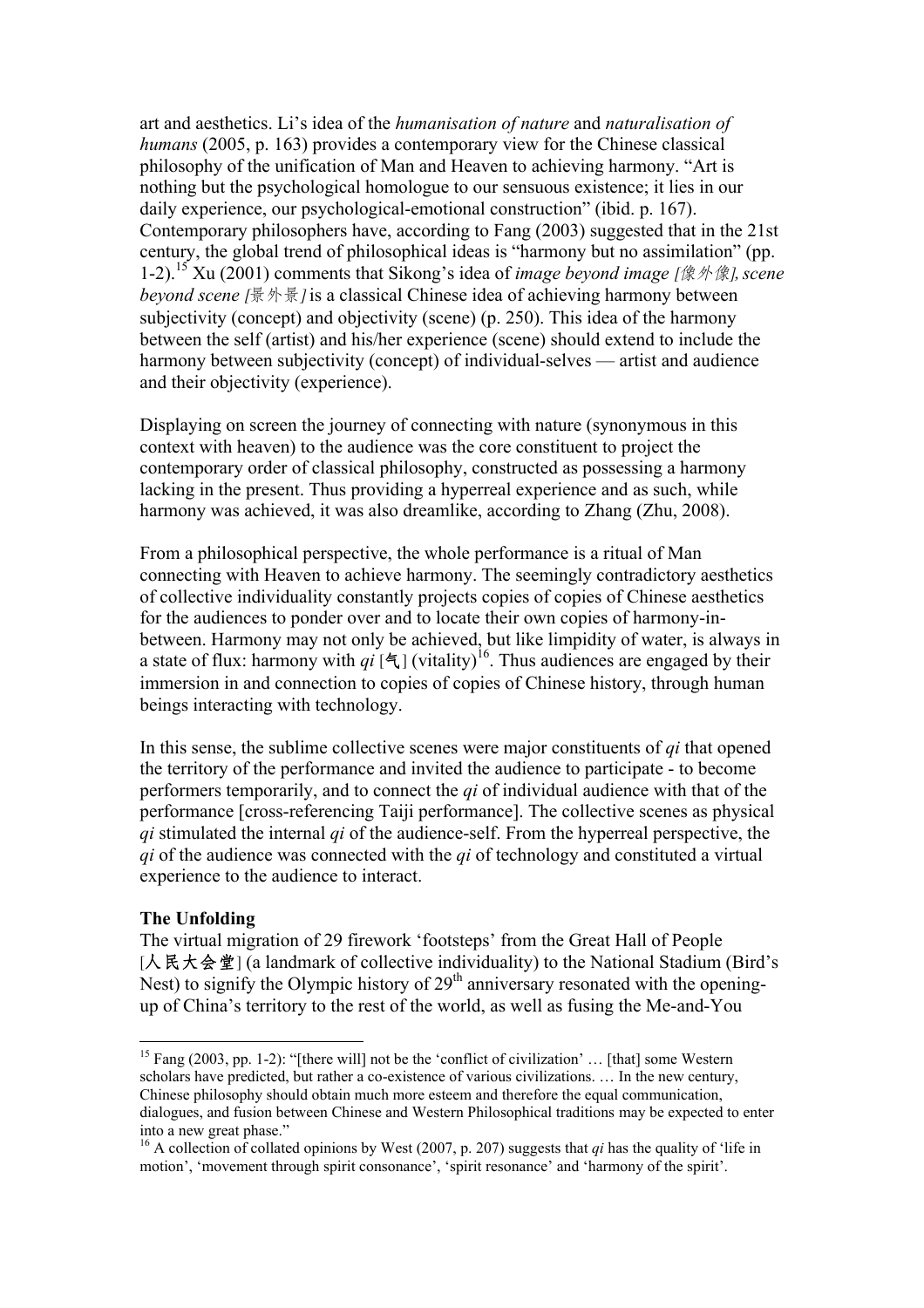identity. Starting from this moment, the National Stadium had replaced the Temple of Heaven [天坛] as a philosophical site to connect to Nature.

The lighting of the Olympic flame<sup>17</sup> represented at its culmination Man's role of connecting Earth with Heaven. This was manifested within the Western idea of Man conquering Nature, expressed by the illusory running-in-the-air of Li Ning<sup>18</sup> against gravity, and the anti-gravity of collective performers throughout the Opening. Li Ning who played the role of hero (or emperor) was an individual representing the collective wholeness of humanity.

In parallel, the Confucian concept of harmony in society (collective harmony between individuals and society) also operated and was exhibited intrinsically through the *One World, One Dream* idea of brotherhood<sup>19</sup>: "Friends coming from afar, we are very happy". Again, the contemporary re-translation and re-representation of Confucian harmony was reshaped by current scholars for contemporary consumers; and expanded and re-translated by the organiser (Chinese communist party) and branded for the consumers (audiences). Thus these simulacra of Confucian harmony were constructed by and for the consumers of the global context. Together they constitute contemporary iconographic image(s) (Beer, 1999, p. 11) of Confucian harmony. Other examples include the 56 children from different tribes who represented the unity of the country and the ethos of the Olympic Games; and the collective mass of Taiji players as digital pixels to represent the *qi* (of technology and humanity) being in harmony.

Audience collective engagement on watching the Opening was phenomenal. For a moment, You and Me were one family, crossing territories and cultures. Confucius' concept "we all are brothers" was imbued in the smiles of the children from all Chinese ethnicities, connecting everyone to Heaven.

For the first time, others (You) were invited to enter Chinese history as a way to understand China; yet they did not realise. During these moments, the audience (the others) were immersed in and shared the enjoyment of the enchanting performance. They became insiders because they believed they now had a better understanding of China (at least in these moments): a fantasy created by the hyperreal environment.

Fine-grained observation also reveals a crossing-over scenario that represents the acts of humbling and being modest, celebrating, worshipping and flaunting. The rhythm was constructed to underscore the parade of humanity's respect for nature through the scenario of history. This was seen mostly from a higher angle; the progress of Man

<sup>&</sup>lt;sup>17</sup> It is worth noting that the lighting of the Olympic flame was inspired by the everyday act of peeling an apple.

<sup>&</sup>lt;sup>18</sup> Also note Rana (2008, August 9, para. 16): "Li glided through the stadium in true gymnastic style (albeit with the help of tight rope [sic]), to light the sacred flame in the cauldron - with a touch of creativity. He did not climb atop the stadium to do so. Instead, he lit a huge tube through which the flame, in a flashy and scorching run, travelled to the giant torch, setting alight the Olympic flame of peace".

<sup>&</sup>lt;sup>19</sup> Also note Rana (2008, August 9, para.8): "Brotherhood and peace were behind the theme song, too. Liu Huan and Sarah Brightman infused life into the lyrics: for dreams we travel thousands of miles, we meet in Beijing, come together, the joy we share, you and me"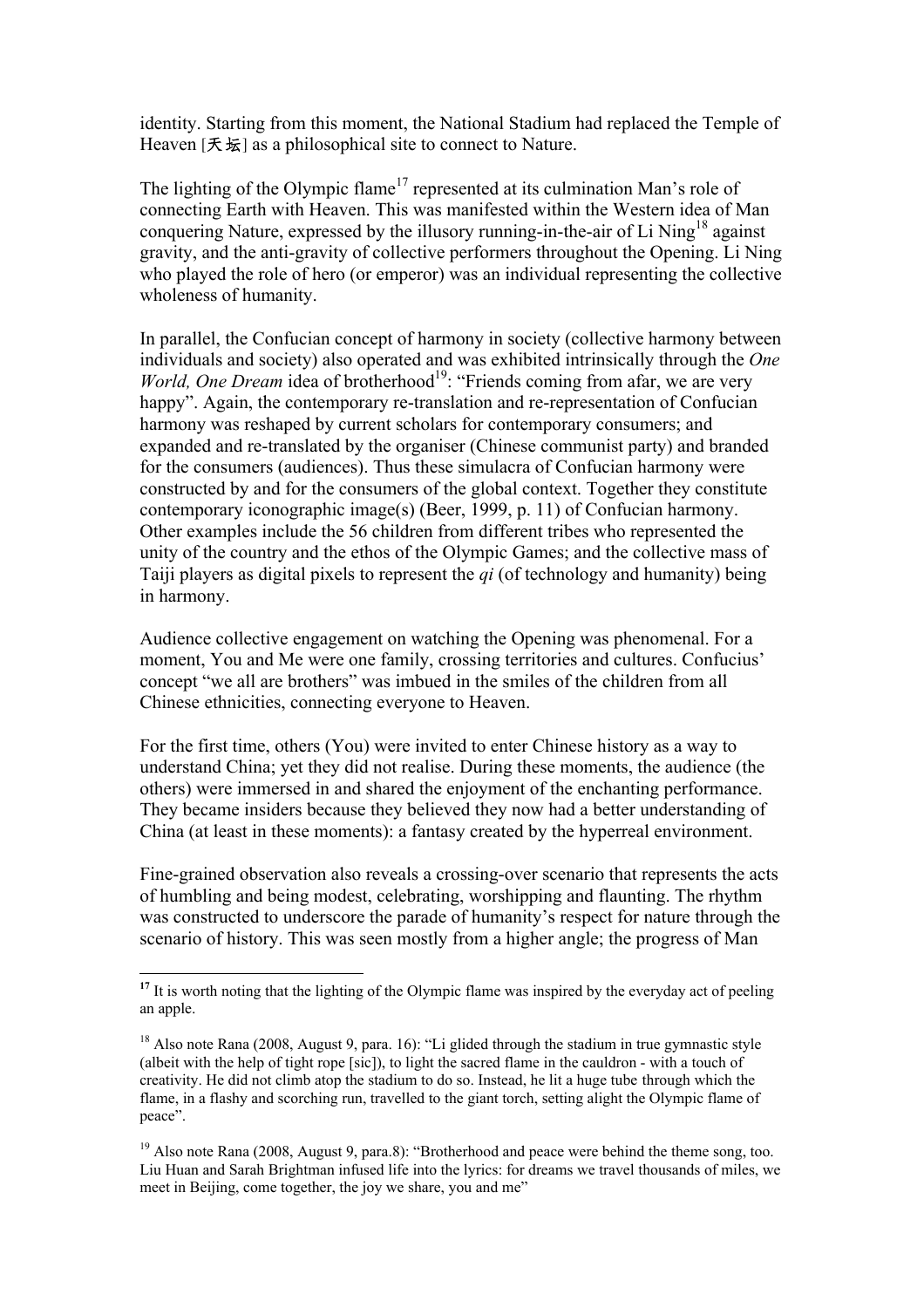connecting to Heaven, such as those scenes portraying the rising to the sky, were seen from a lower angle. Performers' postures were also significant in the display of mankind's praise of Heaven, such as the singing children of diverse ethnicities, Brightman's & Liu's song, and so on. Feitian  $[\mathcal{K}\mathcal{F}]^{20}$  (Flying Apsaras) believed to be the first flying god in Chinese painting history, was used to portray the flying-up to the sky (Heaven) alongside the gradual lifting up of the Olympic logo, again connecting Man with Heaven. These together successfully portray the connection of Man with Heaven, ultimately culminating in the flaunting of a celebrated nation of richness, power and happiness.

These scenarios played a primary role towards constructing hypersignifers of a collective spiritual respect for nature. Wang Chaoge, a core member of the creative team behind the Opening, interviewed in the behind-the-scenes documentary (Zhu, 2008), said: "Transforming uniqueness to become form and content is not impossible, however, narrating uniqueness is most challenging...This is the Chinese narrating approach in aesthetics"<sup>21</sup>. However, such Chinese narrating approach was made possible through technological advancement, and I would suggest that uniqueness is in the ingredients: copies of copies of Chinese philosophical aesthetics.

#### **Summary**

In the context of consumer identity, *You and Me* is an appellation that while mostly contradictory, is effective (Williamson, as cited in Sturken & Cartright, 2001, p.203). Captivating scenes of technological hyperreality constitute a sign of consuming totality (Baudrillard, as cited in Sednaoui, 2009, p.187). However, it is the encountering of simulacra of the Chinese philosophy of Man connecting with Heaven (Nature) that has an effect. The hypersignifier (Goldman and Papson, 1994) is also at work to provide signs that the audiences desired. In addition, these signs deny fiction of reproducibility, but they actually reproduced that condition. Audiences were immersed in the enfolding dreamlike significance of Chinese history creating an apolitical moment of harmony of *One World, One Dream.*

## **Conclusion**

For the first time in recent history, individual Westerners are invited to enter not only the geographical territory, but also the liminal space of the Chinese; to enter through the virtual space of hyperreality to experience a journey through contemporary representation of ancient Chinese history, becoming participants in the ritual connection of Man with Heaven (Nature) through the Olympic Opening. It is no surprise that while Westerners were immersed in and amused by the Opening, they were also placed in a seemingly unfamiliar context that was actually partly reshaped by them and for them. It is a context in part a Western imagination of Chinese aesthetics. Such a unique experience offered them a copy of the China it has always wanted, but not a copy that really fulfils their desires.

In a Western context, CCTV is considered a branding organisation marketing the international profile of China. Yet the behind-the-scenes documentary series (Zhu,

20 Also note Rana (2008, August 9, para. 4): "This harmony was reflected in the rising Olympic rings during the gala: a symbol of all countries rising hand-in-hand to achieve peace and prosperity<sup>"</sup><sup>21</sup> I interpreted and translated the ideas from the Chinese.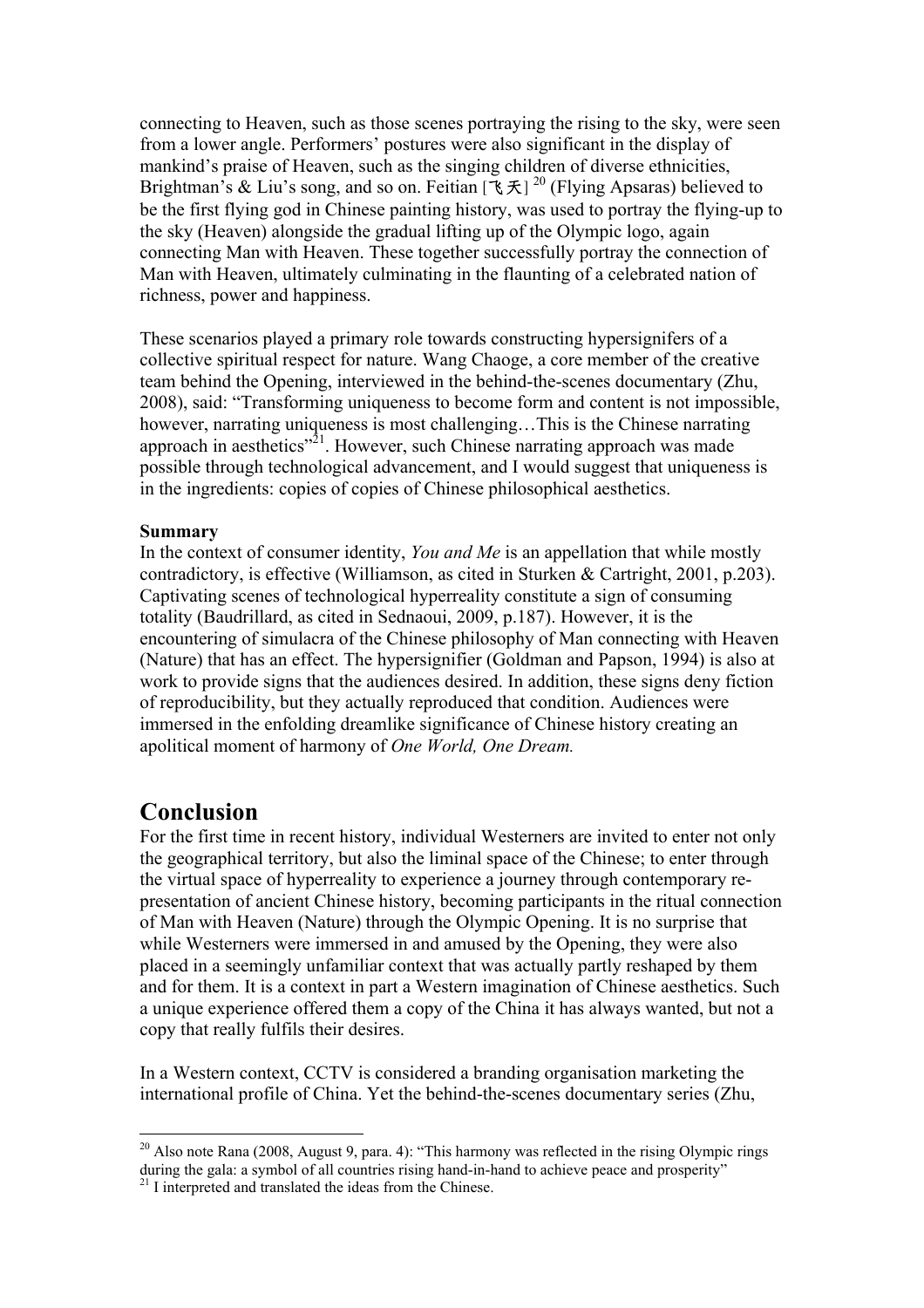2008) does reveal the creative and aesthetic aims of the Beijing Olympic Opening Ceremony (Gunts & Ebersol, 2008). Internet discussion of the Olympic Games and the Opening, however, did not necessarily represent the opinion of the general population in China (EastSouthWestNorth, n.d.) or indeed of the general population in any Western nation. Bringing these two types of content - research and Internet contributors' opinions – together in this paper has initiated a discourse of openness instead of one of closedness. Behind the aesthetics of collectivism, and through the simulacra of Chinese classical philosophical aesthetics, China has presented to the world a contemporary profile via a hyperreality experience.

In the past 30 years, the Chinese nation and its culture have been constantly in the midst of change at a significant pace, striving for modernisation. Through the cultural unfolding of the Olympic Games in Beijing, China signified its strive for a determined re-arrangement of political and economic territory.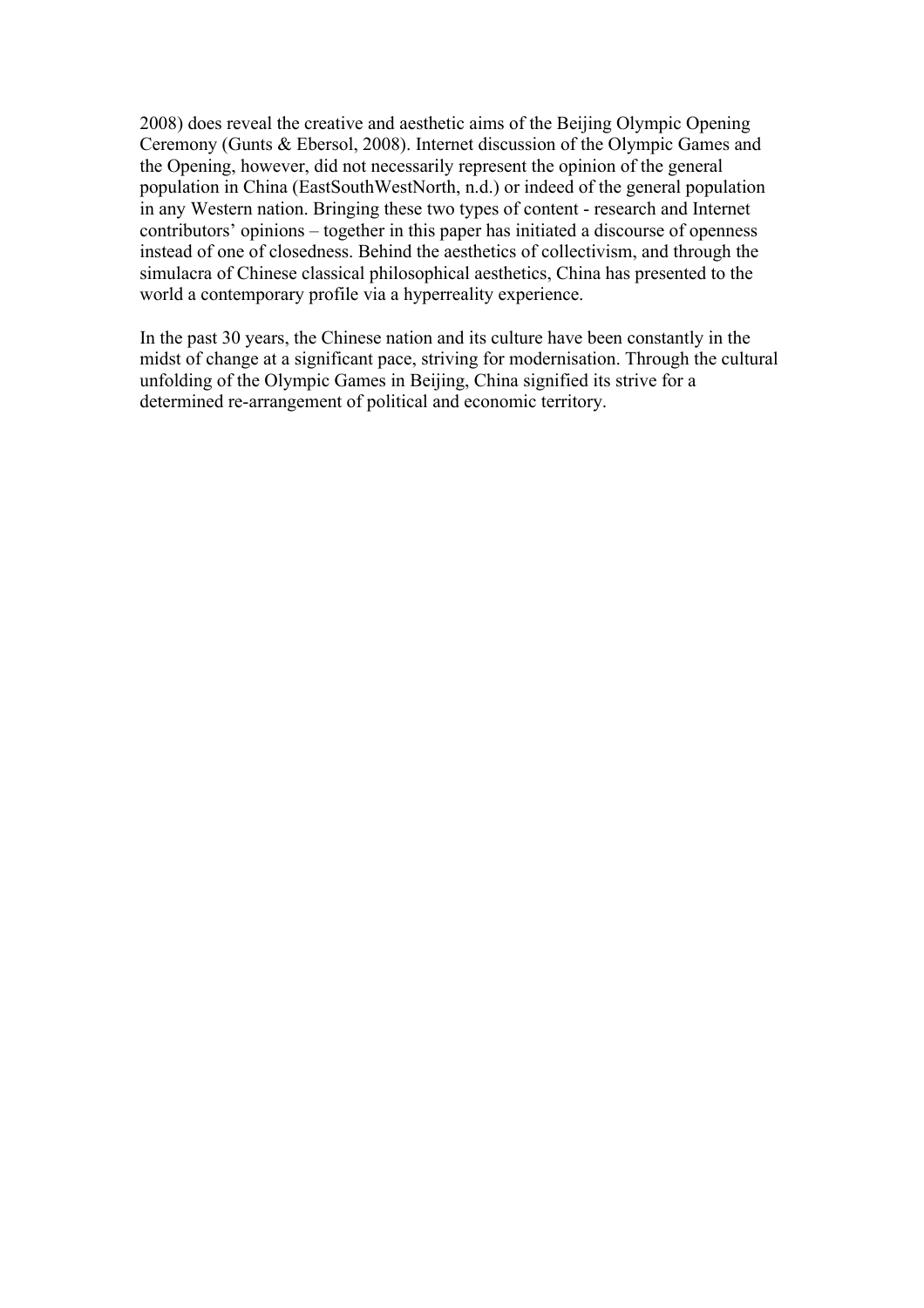## **References**

Appleyard, B. (2008, August 12). Re: The China Collective. Message archived at http://www.bryanappleyard.com/blog/2008/08/china-collective.php

Baudrillard, J. *Simulacra and Simulation*. (S. F. Glaser, Trans, 1994). USA: University of Michigan Press.

Beer, R (1999). *The Encyclopedia of Tibetan Symbols and Motifs*. USA: Shambhala Publications.

Ben (2008, August 8). *7 Things Gone Wrong During The 2008 Beijing Olympic Opening Ceremony*. Retrieved Jan 17, 2011 from http://news.upickreviews.com/7-mistakes-in-2008-beijing-olympic-opening.

Bianxiangbianqiao. (2008, August 14 & 15) Re: Collectivism and individualism determine what you see and hear in Lin Miaoke and Yang Peiyi, as well as the entire Olympics opening ceremony [Msg 1 and Msg 5].

Message archived at

http://bianxiangbianqiao.wordpress.com/2008/08/14/collectivism-and-individualismdetermine-what-you-see-and-hear-in-lin-miaoke-and-yang-peiyi-as-well-as-theentire-olympics-opening-ceremony/

Brooks, D. (2008, August 12). *Harmony and the dream*. Retrieved Dec 17, 2008 from http://www.nytimes.com/2008/08/12/opinion/12brooks.html? $r=1$ 

Carr, A. (2008, August 11). Re: Beijing Olympics and fascist aesthetics [Msg 12]. Message archived at http://forum.axishistory.com/viewtopic.php?f=44&t=142538

China Digital Times. (2008, August 6*). Zhang Yimou and state aesthetics.* Retrieved Feb 13, 2009 from http://chinadigitaltimes.net/2008/08/zhang-yimou-and-state-aesthetics/

China Vista (n.d.). *Feitian (Flying Apsaras)*. Retrieved June 20, 2009 from http://www.chinavista.com/experience/fei/feitian.html

EastSouthWestNorth. (n.d.). *Chinese Internet reacts to Olympics opening ceremony*. Retrieved Feb 13, 2009 from http://www.zonaeuropa.com/20080808\_1.htm

Fool's Mountain: Blogging for China. (2008, August 12). Re: An imperfect perfection (para. 11: Interview with Chen Qigang). Message posted to http://blog.foolsmountain.com/2008/08/12/an-imperfect-perfection/

Goldman, R. & Papson, S. (1994). Advertising in the age of hypersignification. *Theory, Culture and Society, 2* (1) 23-53.

Gunts, B. (Director) & Ebersol, D (Series Producer, NBC). (2008, August 8). *The 2008 Beijing Olympics Opening Ceremony.* [Television broadcast]. USA: NBC Television*/*New Zealand: TVNZ.